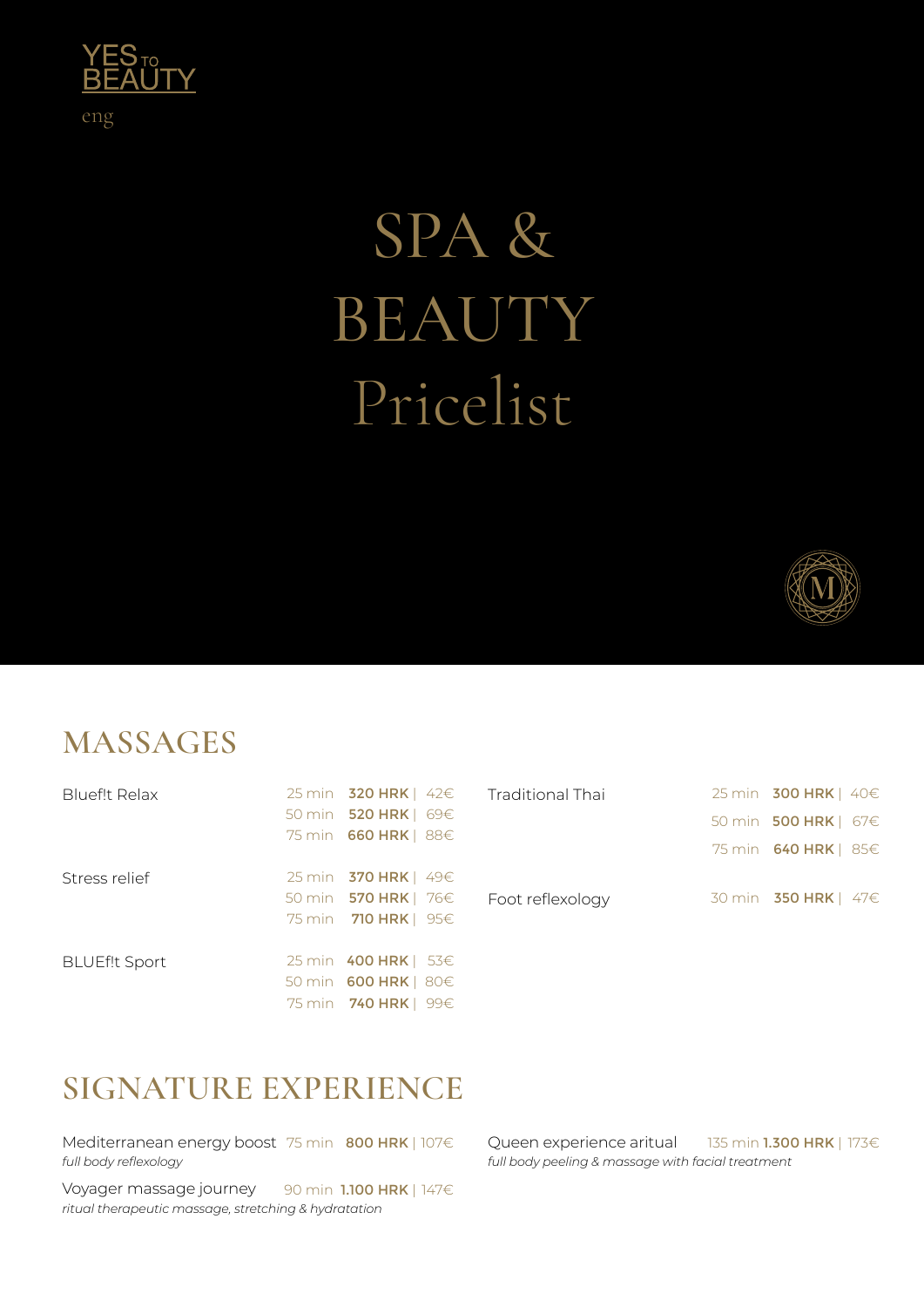## **BODY TREATMENTS**

| Body brushing<br>dry peeling, stimulates lymph flow | 20 min <b>230 HRK</b>   31€ | Lymphatic drainage<br>medical detox massage                                             | 75 min <b>700 HRK</b>   93€  |
|-----------------------------------------------------|-----------------------------|-----------------------------------------------------------------------------------------|------------------------------|
| Body scrub<br>cleansing & hydratation               | 20 min <b>260 HRK</b>   35€ | Omorovicza golden body 60 min 750 HRK   100 $\in$<br>peeling, massage, deep hydratation |                              |
| Mother to be<br>specific organic oil massage        | 50 min <b>620 HRK</b>   83€ | Hot stone<br>heat treatment for muscle tensions                                         | 75 min <b>770 HRK</b>   103€ |

#### **FACE TREATMENTS**

| Instant refresh<br>all skin types                 | 25 min <b>300 HRK</b>   40€ | Time to shine<br>anti age & moisturising | 50 min 600 HRK   80€         |
|---------------------------------------------------|-----------------------------|------------------------------------------|------------------------------|
| Gentleman's care<br>all male skin types           | 50 min <b>500 HRK</b>   67€ | Fillift<br>anti age & lifting            | 75 min <b>750 HRK</b>   100€ |
| Hyalu4plump moisturising<br>dry & dehydrated skin | 50 min 500 HRK   67€        | Omorovicza queen<br>hydromineral         | 75 min 950 HRK   127€        |
| Deep cleansing facial<br>oily & blemished skin    | 75 min 700 HRK   93€        | anti age & rejuvenating                  |                              |

### **EXTRA BEAUTY**

| Eyebrow shaping  | 120 HRK   16€        |  |
|------------------|----------------------|--|
| Eyebrow coloring | 120 HRK $ $ 16 $\in$ |  |
| Eyelash coloring | 120 HRK $ $ 16 $\in$ |  |

#### **HANDS & FEET**

| Remove shellac      | 150 HRK $\mid$ 20 $\in$ |
|---------------------|-------------------------|
| <b>Shellac</b>      | 350 HRK $ $ 47 $\in$    |
| Luxury SPA manicure | 450 HRK   60€           |
| Luxury SPA pedicure | 500 HRK   67€           |

### **WAXING**

| Upper lip | 100 HRK $\vert$ 13 $\in$ | Whole legs & bikini line                                | 380 HRK $\vert$ 51 $\in$ |  |
|-----------|--------------------------|---------------------------------------------------------|--------------------------|--|
| Underarms |                          | <b>160 HRK</b> $\vert$ 21 $\epsilon$ Chest hair removal | 190 HRK $\mid$ 25 $\in$  |  |
| Arms      | 200 HRK $\mid$ 27 $\in$  | - Back hair removal                                     | 190 HRK $\vert$ 25 $\in$ |  |